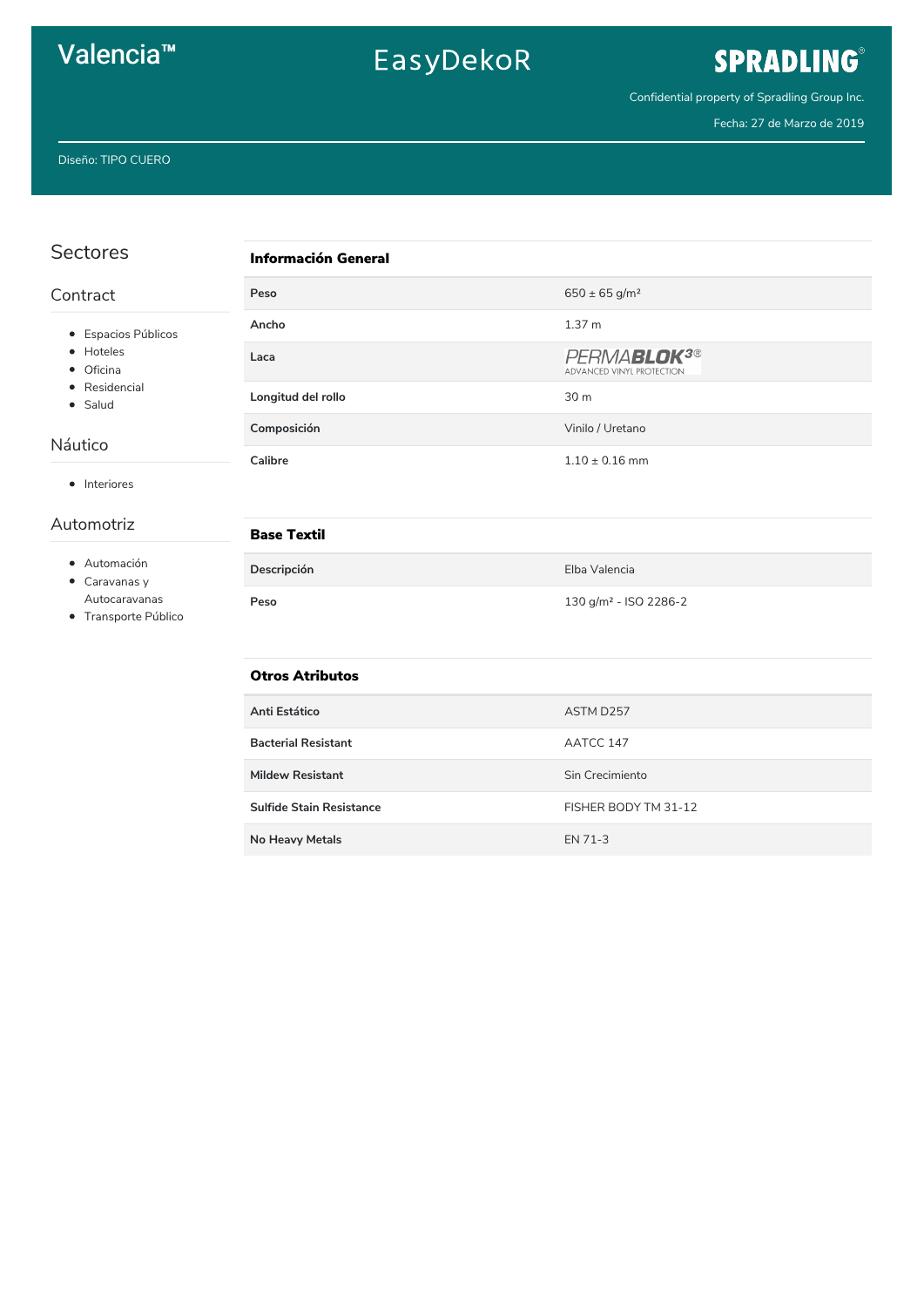### Valencia<sup>™</sup>

## EasyDekoR

## SPRADLING®

Confidential property of Spradling Group Inc.

Fecha: 27 de Marzo de 2019

Diseño: TIPO CUERO

#### Propiedades Ignífugas

**DIN 4102 B2** 

**EN 1021 PART 1 and 2** 

**EN 71-2** 

FAR 25.853 (A) Appendix F Part. I (a) (1) (ii)

**FMVSS 302** 

IMO FTP 2010 Code MSC.307(88), Part 8, 3.1 & 3.2

NFP 92503 M2

NFPA 260 - Cover Fabric - Class I

ÖNORM B 3800 Teil 1

ÖNORM B 3825

R118.02

**UFAC Fabric - Class I** 

CAL TB 117-2013

**UNI 9175 IM** 

UNE 23.727 90 M2

Este término, y los datos correspondientes, hacen referencia al rendimiento normal observado en los ensayos específicos indicados y no son representativos del comportamiento de este o cualquier otro material en condiciones reales de fuego.

#### **Pruebas Adicionales**

Resistencia a la tensión - ISO 1421 M1 Urdimbre 405  $N(Min.)$ Trama 198

| Elongación a ruptura - ISO 1421 M1         |          |     |  |  |
|--------------------------------------------|----------|-----|--|--|
| %(Ave.)                                    | Urdimbre | 57  |  |  |
|                                            | Trama    | 165 |  |  |
|                                            |          |     |  |  |
| Resistencia a la rasgadura - ISO 4674-1 MB |          |     |  |  |
| N(Min.)                                    | Urdimbre | 29  |  |  |
|                                            | Trama    | 25  |  |  |
|                                            |          |     |  |  |
| Resistencia a las puntadas - DIN 54301     |          |     |  |  |
| N(Min.)                                    | Urdimbre | 46  |  |  |
|                                            | Trama    | 28  |  |  |